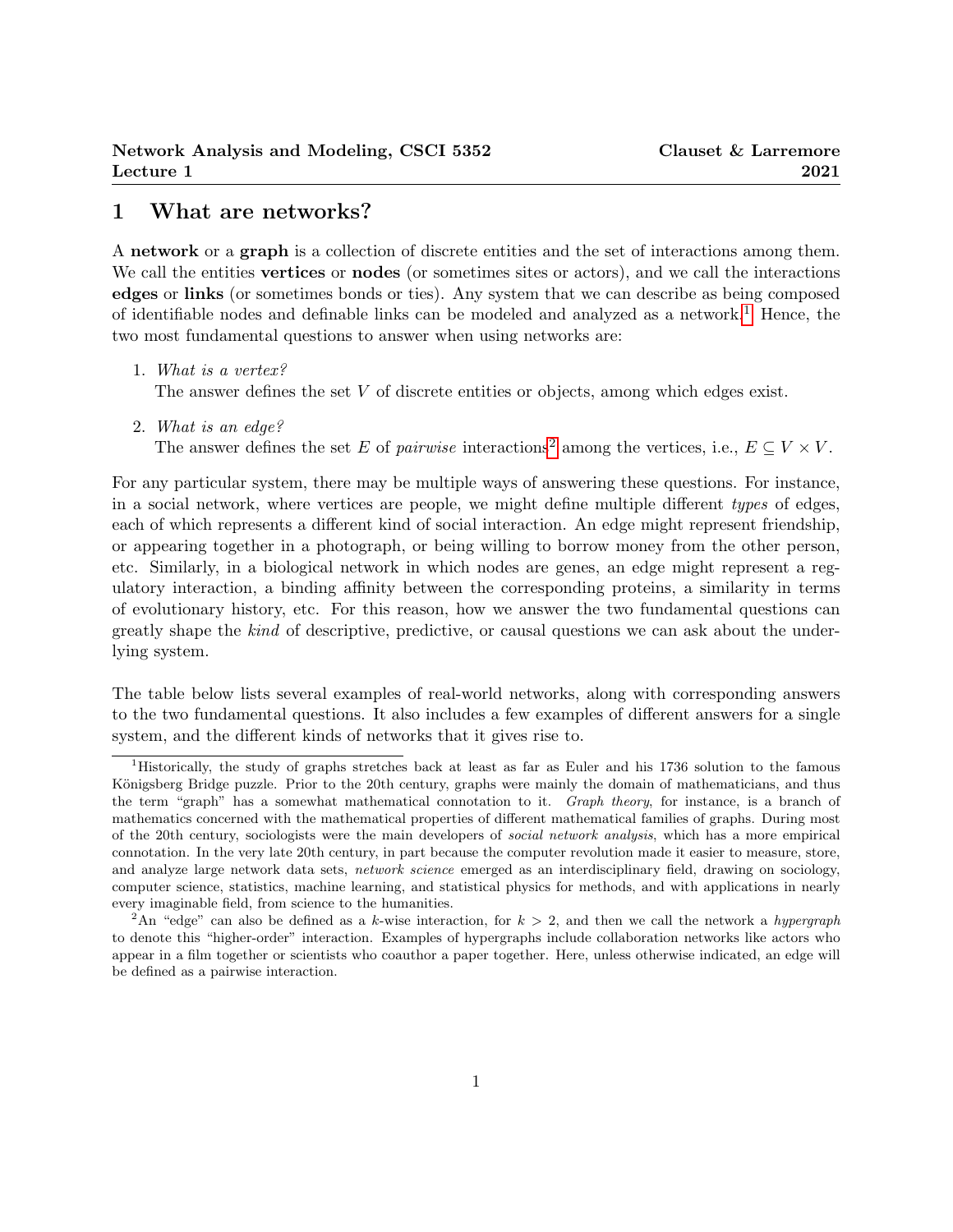## Network Analysis and Modeling, CSCI 5352 Lecture 1

| domain         | network                      | vertex                      | edge                              |
|----------------|------------------------------|-----------------------------|-----------------------------------|
| biological     | metabolic network            | metabolite                  | metabolic reaction                |
|                | protein-interaction network  | protein                     | bonding                           |
|                | gene regulatory network      | gene                        | regulatory effect                 |
|                | drug interactions            | drug                        | <i>in vivo</i> health interaction |
|                | connectome                   | neuron                      | synapse                           |
|                | physiology                   | muscles and bones           | physical attachment               |
|                | pollination network          | plants and pollinators      | pollination                       |
|                | food web                     | species                     | predation or resource transfer    |
| social         | friendship network (offline) | person                      | friendship, trust, etc.           |
|                | friendship network (online)  | account                     | "friendship," follow, etc.        |
|                | proximity network            | person                      | physical proximity                |
|                | sexual network               | person                      | intercourse                       |
| economic       | employment network           | person or job               | employment-in                     |
|                | international trade          | country                     | trade flow                        |
| information    | software                     | function                    | function call                     |
|                | World Wide Web               | web page                    | hyperlink                         |
|                | documents                    | article, patent, legal case | citation                          |
|                | artifacts                    | item, document, concept     | relatedness or similarity         |
|                | language                     | word                        | adjacency in text                 |
| technological  | Internet $(1)$               | computer                    | IP network adjacency              |
|                | Internet $(2)$               | autonomous system (AS)      | GBP connection                    |
|                | digital circuits             | logic gates                 | wire                              |
|                | power grid                   | generating or relay station | transmission line                 |
| transportation | rail system                  | rail station                | railroad tracks                   |
|                | road network $(1)$           | intersection                | pavement                          |
|                | road network $(2)$           | named road                  | intersection                      |
|                | airport network              | airport                     | non-stop flight                   |

Networks are models. When answering the two fundamental questions, it's important to remember that a network is a representation or a description of an underlying system. Sometimes, a network representation is a better approximation than in others, e.g., a network can be a fairly good description of both a system of roads and a system of power transmission lines. But, a network is probably a poor representation of the stars in a galaxy, and captures only some aspects of friendships among people. Similarly, in molecular signaling networks, some signals are mediated by conglomerations of several proteins, each of which can have its own independent signaling role. A network representation might be a poor model of the underlying signaling system because proteins can interact with other proteins either individually or in groups, and that behavior is difficult to represent as simple pairwise interactions. Throughout the use and study of networks, it is important to keep this fundamental point in mind: networks are models.

Network domains. In the table above, each example network is also tagged by one of six scientific domains: biological, social, economic, technological, information, or transportation. These are not mathematical categories, but are rather a rough taxonomy of the kind of underlying system the network models. This particular domain taxonomy originates from the *Index of Complex Networks*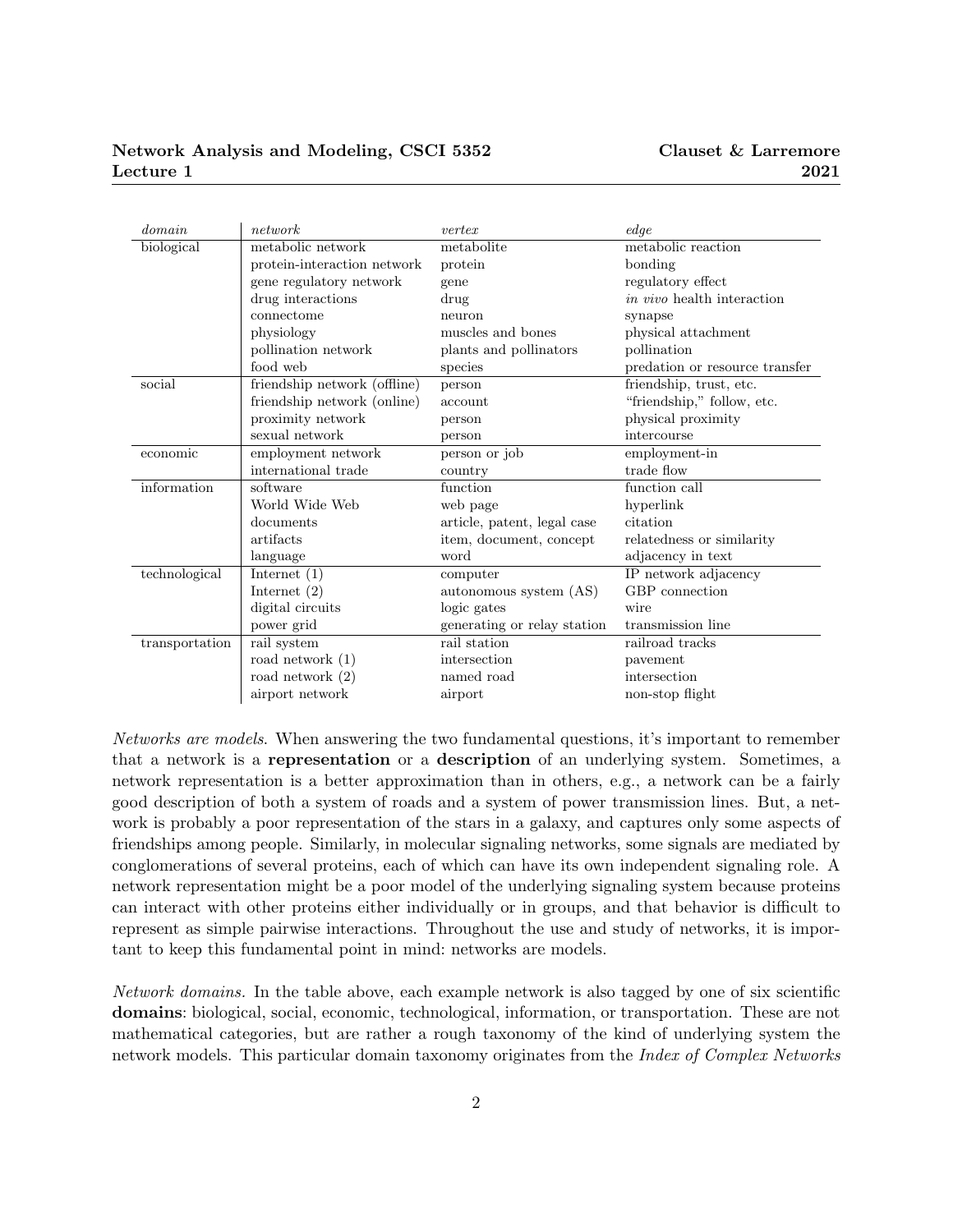(<icon.colorado.edu>), which is a large index of network datasets, organized by domain and subdomain, e.g., online vs. offline for social networks.

Biological networks, for instance, include networks of molecules, genes, cells, tissues, and entire species, and are studied across nearly all life-science fields, e.g., molecular biology, microbiology, developmental biology, physiology, neuroscience, ecology, and evolutionary biology.

Social networks include all different kinds of social interactions among people or organizations, except for those that are explicitly economic in nature. Networks of economic interactions, e.g., economic transactions, preferences, and relationships, get their own economic networks category.

Information networks is a broad category, including both web graphs, software graphs, and document networks, all of which are defined by citation-like interactions, as well as semantic networks, where edges denote abstract or ontological relationships. This category also includes networks based on pairwise similarity or relatedness scores that do not obviously fall into some other category.

Technological networks capture systems fundamentally grounded in technology, and especially computer technology, such as the Internet or various other kinds of electronic communication networks. And finally, transportation networks capture systems of physical transportation, such as roads, railroads, airplanes, ships, etc., but they can also represent animal transportation systems, e.g., ant trails.

### 1.1 Graph properties of networks

Because networks are a way of representing an underlying system, there are many variations on the basic idea of a set of V nodes and E pairwise interactions. A given network will thus have a particular set of graph properties, which help define the specific aspects of the underlying system that the network captures.

For concreteness, we define a graph or network as  $G = (V, E)$ , where V is the set of vertices, and E is the set of edges. Each edge is a pair of nodes  $i, j \in V$  such that  $(i, j) \in E$ .

#### 1.1.1 Simple graphs

The most basic kind of network is called a *simple* graph, which has the following properties:

- 1. edges are **undirected**: a connection  $(i, j) \in E$  implies a connection  $(j, i) \in E$
- 2. edges are unweighted: edges are either present or absent, only (a "binary" relation)
- 3. there are no self-loops: no edge connects a vertex to itself  $(i, i) \notin E$
- 4. there are no annotations on the nodes, except that nodes are uniquely indexed.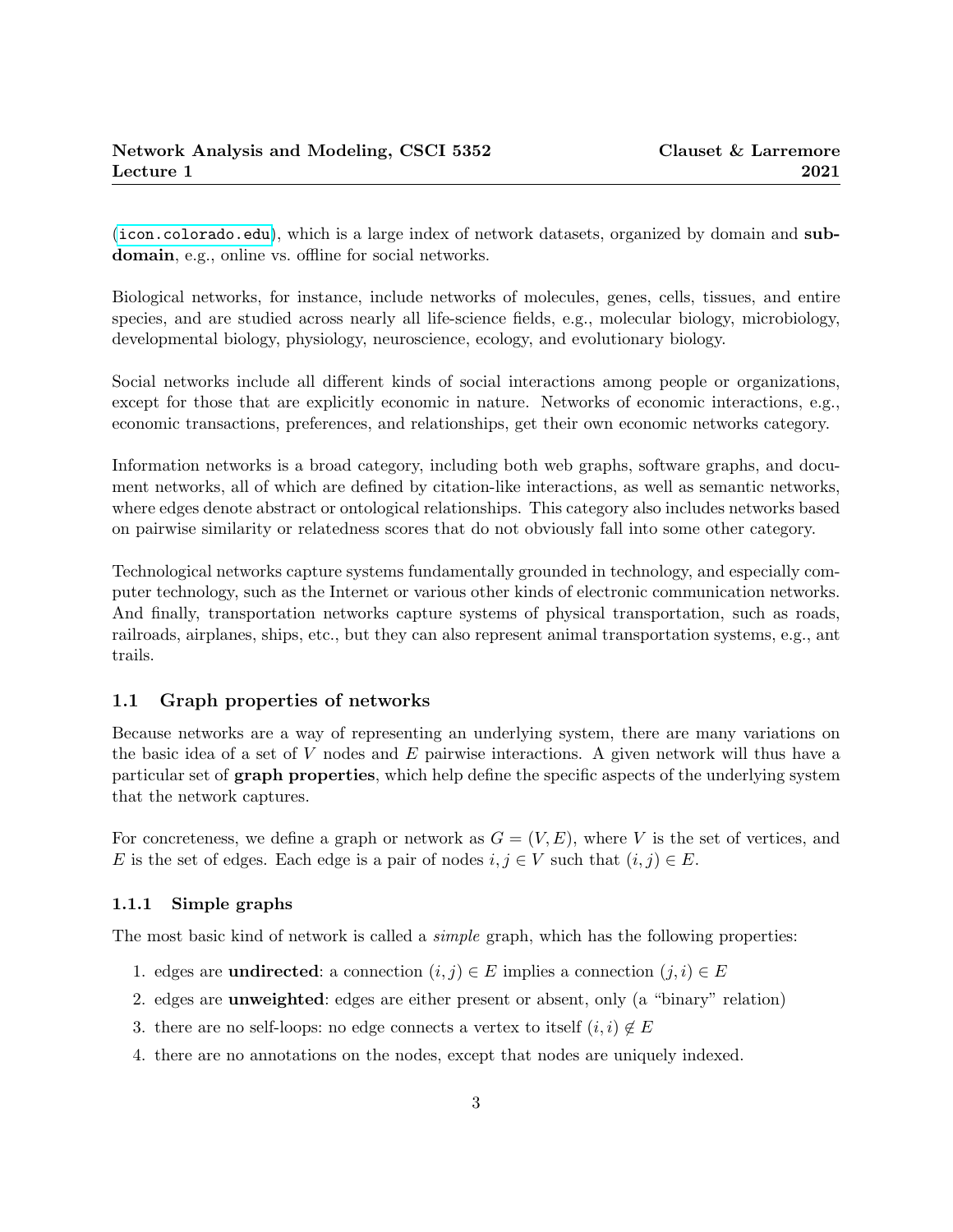The following figure shows an example of a simple graph, on the left, and a more exotic (non-simple) graph on the right, which provides some examples of how additional information can be stored in a graph representation.



Figure 1: A simple graph (unweighted, undirected, no self-loops), and a more exotic network.

#### 1.1.2 Non-simple graphs

When we relax one of the graph properties of a simple graph, we get a network representation that can capture additional kinds of information about the underlying system. A simple graph is called "simple" because it is the closest to the basic definition of a set of discrete entities  $V$  and their pairwise interactions.

The table below lists common graph properties, arranged by whether the property is a function of an edge, a node, or the whole network. Properties with a symbol next to them  $(\circ, \bullet, \star, \circ, \dagger)$ represent grouped properties, such that a network will have exactly one property from that group.

|         | edge       | node                     |          | network      |
|---------|------------|--------------------------|----------|--------------|
| $\circ$ | unweighted | metadata or attributes   | $^\star$ | sparse       |
| $\circ$ | weighted   | locations or coordinates | $^\star$ | dense        |
| $\circ$ | signed     | state variables          | ♦        | bipartite    |
|         | undirected |                          | ♦        | projection   |
|         | directed   |                          |          | connected    |
|         | multigraph |                          |          | disconnected |
|         | timestamps |                          |          | acyclic      |
|         |            |                          |          | temporal     |
|         |            |                          |          | multiplex    |
|         |            |                          |          | hypergraph   |

#### Networks with edge attributes

Many networks have auxiliary data associated with their edges. For example, an edge can be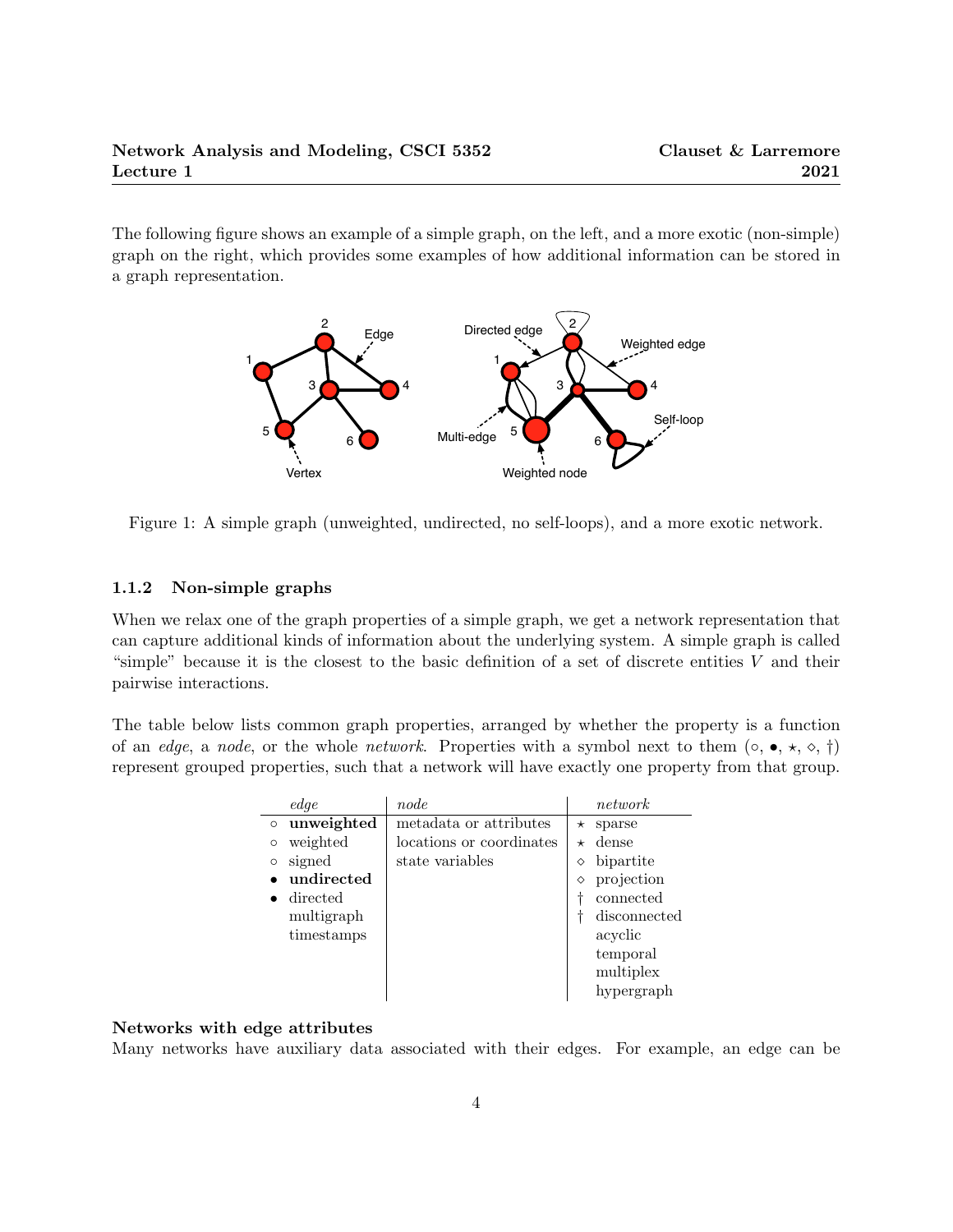weighted, meaning that each edge  $(i, j)$  has an associated scalar value or edge weight  $w_{ij}$ , which might represent the frequency of interaction (as a natural number  $w_{ij} \in \mathbb{Z}$ ) or the interaction's strength (as a real-valued number  $w_{ij} \in \mathbb{R}$ ). Edges may also be **signed**  $w_{ij} \in \{-1, +1\}$ , which is a simple way to represent inhibition or activation in a biological system, or distrust and trust in a social system. In fact, edges annotations can be arbitrarily complicated, extending to a whole vector of attributes, a list of "tags," or just a "color" or other kind of categorical variable. When an edge attribute denotes a discrete point in time  $t \in \mathbb{N}$  at which that edge exists, we say the network is a **temporal** network, and each group of co-occurring edges (same  $t$ ) is a network "snapshot." If, on the other hand, edges are annotated by a starting and stopping time, as in a network of phone calls, or a network of physical proximities, then edges have a continuous duration, and we instead say the network has **timestamps**.<sup>[3](#page-4-0)</sup> We elaborate on this distinction a little more below.

A multigraph relaxes the prohibition against repeated connections (and generally also the constraint on self-loops), meaning that for at least one pair  $i, j \in V$ , there exists a multiplicity of edges  $(i, j) \in E$ . If vertices represent cities, and edges represent driving paths between a pair of cities, then a multigraph will be a reasonable representation because there can be several distinct such paths between a pair of cities. Similarly, in a network of neuron cells, two neurons can have multiple synapses and we might wish to represent each such connection as a distinct edge.

#### Networks with node attributes

Nodes can also have **attributes** or **metadata** attached to them, denoted as  $x_i$ , and these can be categorical variables (sometimes called "labels"), single scalars or vectors representing state **variables**, or even spatial coordinates or **locations** in some metric space.<sup>[4](#page-4-1)</sup> For example, if nodes are cities, node attributes might include the city's population and GPS coordinates. In a social network, node metadata may include age, sex, and location. In a protein-interaction network, node attributes might include the molecular weight or Gene Ontology functional labels.

#### Directed networks

If edges can be asymmetric, we call them **directed**, meaning that the edge  $(i, j)$  can occur independently of  $(j, i)$ . Such directed edges are sometimes called *arcs*, but not always. The World Wide Web is a familiar directed network: webpages are nodes, and hyperlinks are the directed edges. Many biological networks are directed, including gene regulation and neural activation.

<span id="page-4-0"></span><sup>&</sup>lt;sup>3</sup>Temporal networks and a network with timestamps become indistinguishable when each snapshot spans only a small interval of time, e.g., a few seconds. In this limit, most snapshots will be nearly empty graphs. More commonly, a snapshot represents the accumulation of all timestamped interactions over some period, e.g., a day, a week, or a year.

<span id="page-4-1"></span><sup>&</sup>lt;sup>4</sup>It has become trendy to refer to such information as "ground truth" when one is trying to predict missing values on the nodes. However, this is wrong—node annotations are just more data, and thus should not be treated as absolute truth under any circumstances. We'll revisit this idea when we talk about community detection.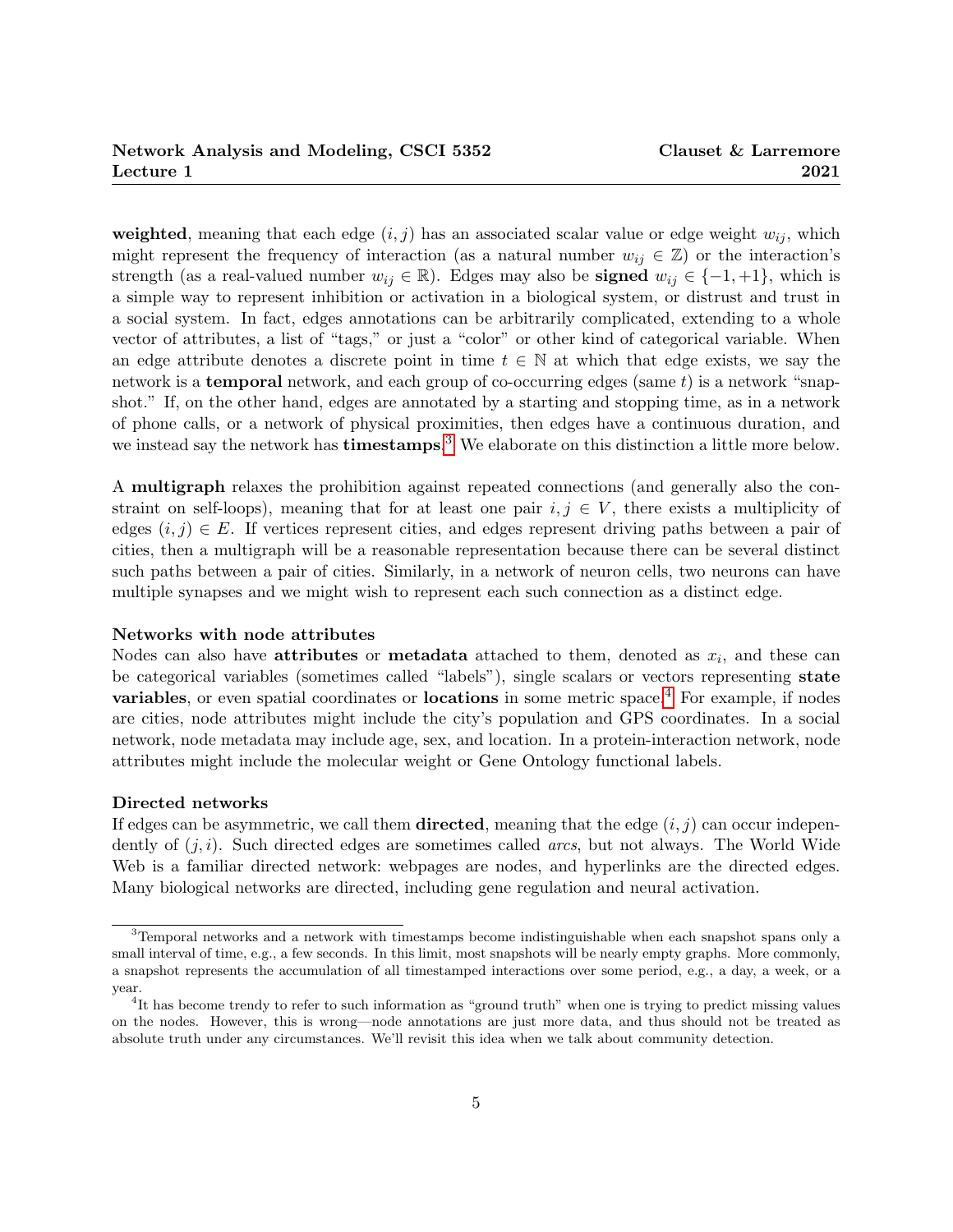

We call a directed network **acyclic** if it contains no cycles, i.e., for every possible  $i, j \in V$ , if there exists a path  $i \to \cdots \to j$  then no path exists in the reverse direction  $j \to \cdots \to i$ . For instance, a citation network is composed of the set of published scientific papers, and an edge  $(i, j) \in E$  if paper i cites paper j in its bibliography. Citation networks should be acyclic because of time: a newly published paper can only cite previously published papers, meaning each of its bibliographic links points to older papers. For a cycle to exist, some previously published paper would need to cite a non-yet-published paper, i.e., a paper in the future. (In practice, this kind of oddity does happen, as a result of preprints, and simultaneous publications.) Similarly, in food webs, predation is typically a directed and acyclic activity, with edges pointing "up" from basal species like plants or algae toward, eventually, apex predators like wolves and sharks. However, some food webs are not acyclic because species can predate themselves (cannibalism), and some pairs of species predate each other (a 2-cycle).

#### Bipartite networks and one-mode projections

To be a k-partite graph, where  $k$  is an integer, the following must be true. The set of vertices  $V$  is composed of k distinct classes of nodes (e.g., producers and consumers) and only nodes of different classes interact (consumers only interact with producers, and vice versa).[5](#page-5-0) The simplest and most common form of such graph is the **bipartite** network, where  $k = 2$ . A popular type of bipartite graph is the actor-film network, in which actors and films represent the two classes, and actors connect to the films in which they play a part. $6$ 

Sometimes, we prefer not to work with a  $k$ -partite graph and would instead like to work with a network in which all the nodes are of the same class. This conversion is called a one-mode **projection.** In every  $k$ -partite graph, there are  $k$  one-mode projections. And, in a one-mode projection, two vertices are connected if and only if they share at least one neighbor in k-partite

<span id="page-5-0"></span><sup>&</sup>lt;sup>5</sup>Mathematically, a bipartite network can be defined in this way:  $V = A \cup B$  where  $A \cap B = \emptyset$ , and

 $\forall (i,j)\in E \ ((i\in A) \land (j\in B)) \lor ((i\in B) \land (j\in A)).$ 

<span id="page-5-1"></span> ${}^{6}$ If there are multiple classes of vertices, but edges can exist within each class, then we do not call it a k-partite graph. Instead, it is simply an annotated network with mixed node types.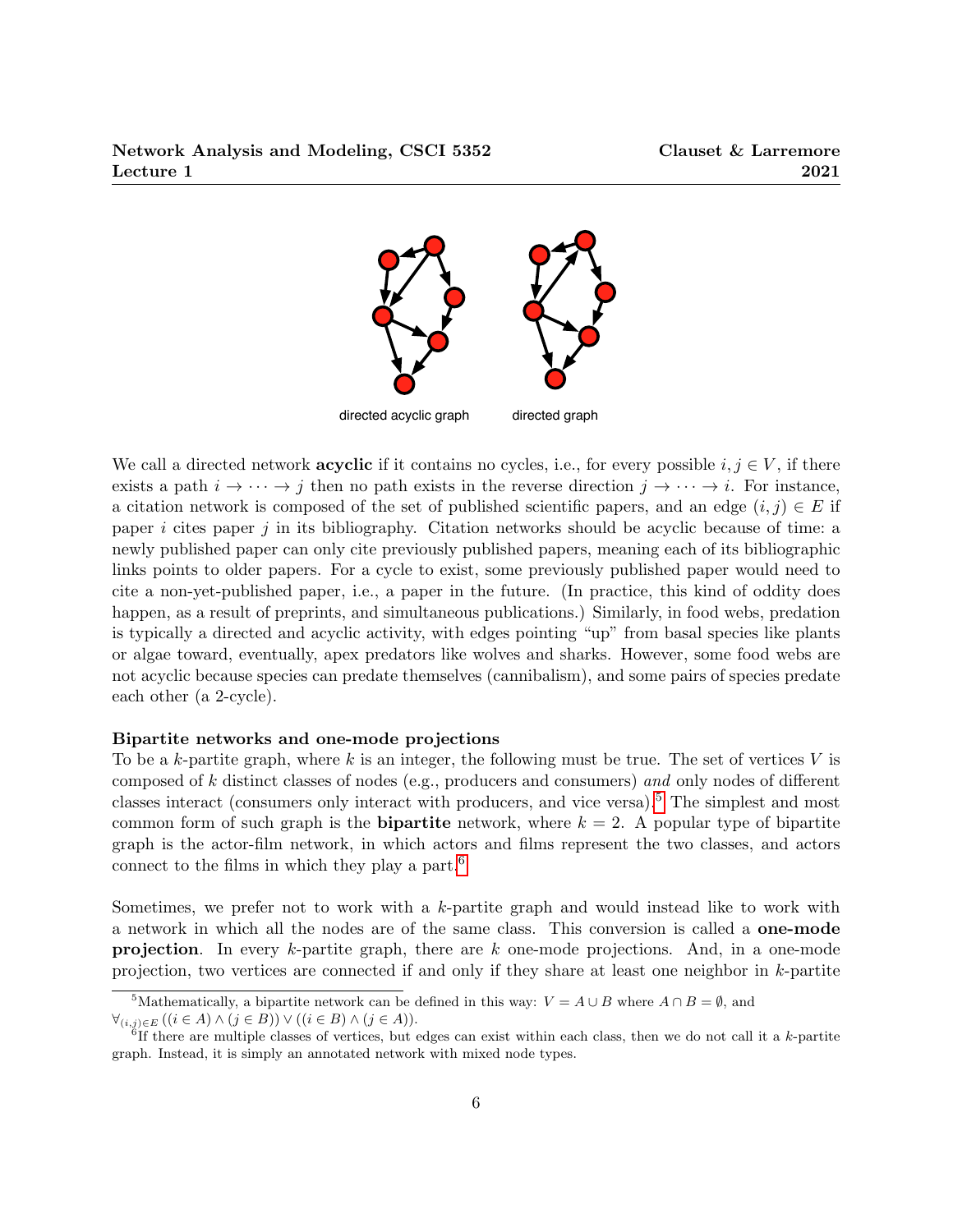

Figure 2: Example of a bipartite graph and its two one-mode projections.

graph. For instance, to derive the actor-collaboration network from the actor-film network, we add an edge between a pair of actors  $i, j$  if they ever appeared in a film together. This procedure is equivalent to saying  $i, j$  are connected in the projection if there exists a path of length 2 in the actor-film. Projections can also be weighted, so that  $(i, j)$  in the projection is given a weight  $w_{ij}$ that corresponds to its multiplicity as a result of the projection procedure, e.g.,  $w_{ij}$  would count the number of movies in which the actors  $i, j$  appeared together.

*Warning 1*: an important consequence of the one-mode projection procedure is the construction of cliques, i.e., a subgraph of size  $\ell$  in which every pair of nodes is connected. Every node i that is being "projected through," meaning  $i$  will not be present in the projection, is represented in the projected graph as a clique of size  $\ell$ , because all pairs of its neighbors are exactly distance two away from each other. For instance, all actors in a particular film will be joined in a clique in the one-mode actor projection.

*Warning 2*: another important consequence of the one-mode projection procedure is that the same one-mode projection may result from multiple different bipartite networks. In this way, the projection operation is not *one-to-one* i.e., it is not a *bijection*.<sup>[7](#page-6-0)</sup> The projection operation is, however, surjective, meaning that any projected network  $P$  has at least one bipartite network  $B$  such that the projection of  $B$  results in  $P$ . Can you think of how to prove this statement?

#### Connected networks and components.

A **path** on a network is a sequence of edges  $(i, j), (j, k), \ldots, (y, z)$  in which no vertex is repeated,<sup>[8](#page-6-1)</sup> and the *length* of the path is the number of edges in the sequence. A simple network is **connected** if for every pair of nodes  $i, j \in V$ , there exists a path  $i \to \cdots \to j$  (which implies the existence

<span id="page-6-0"></span><sup>&</sup>lt;sup>7</sup>The namespace here is a little cluttered, but we can, with a grin, say that a bipartite projection is not a bijection.

<span id="page-6-1"></span><sup>&</sup>lt;sup>8</sup>A *trail* is a sequence in which vertices may be repeated, but not edges.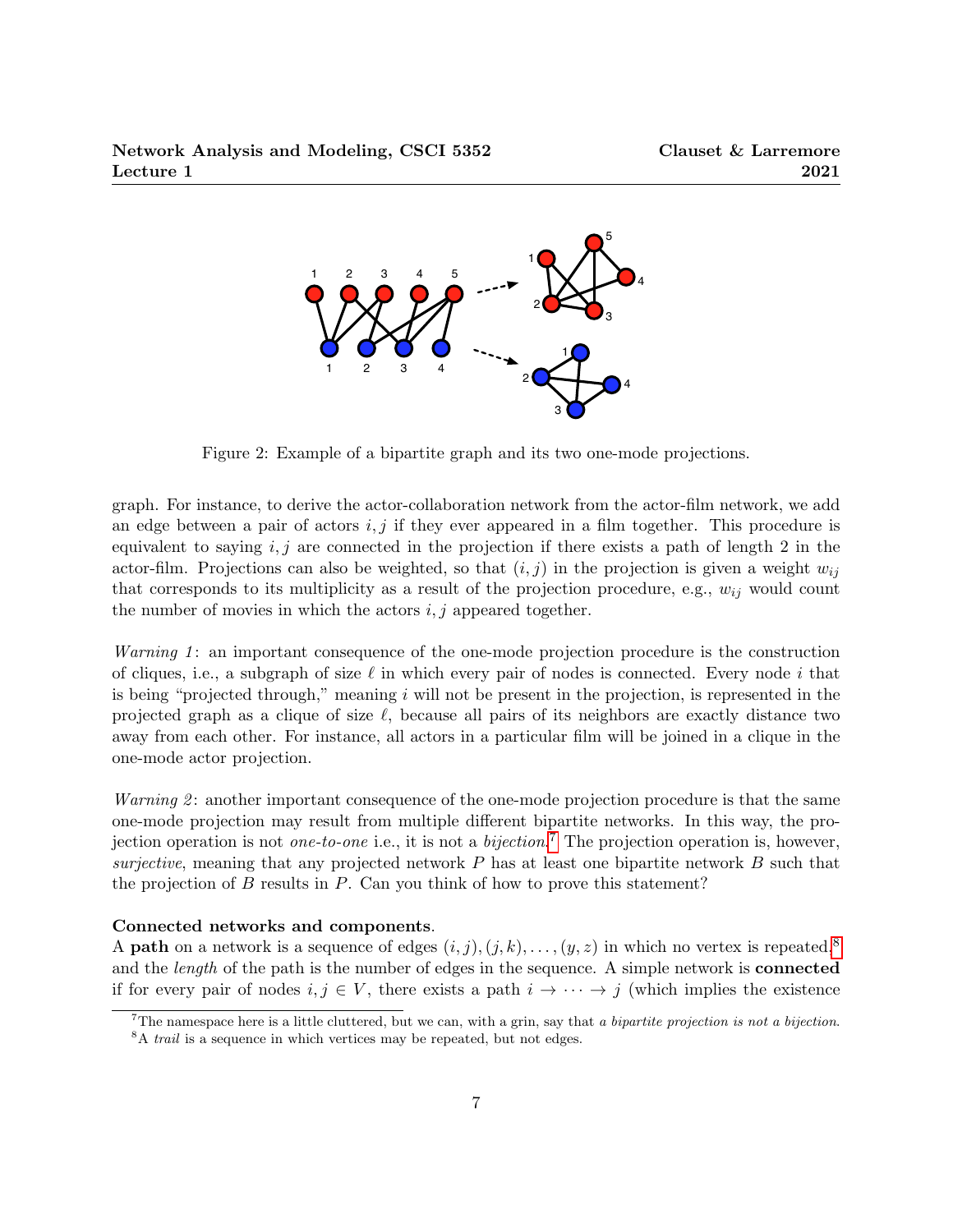of a path in the reverse direction,  $j \to \cdots \to i$ ). In this case, we say that j is *reachable* from i. If there is some set of nodes  $T \subset V$  that is not reachable from some node i, then the network is disconnected, meaning that it's composed of at least two *components*. The minimum number of edges for a network to be connected is  $m = n - 1$ , i.e., a tree.



In a directed network, a set of vertices  $T \subseteq V$  that are all pairwise reachable from each other is a strongly connected component, while a set of vertices  $S \subseteq V$  in which either i is reachable from j or j is reachable from i (but not necessarily both), is called a *weakly connected* component. Because of the "or" in the definition, weakly connected components tend to be supersets of strongly connected components.

#### Temporal, dynamic and evolving networks.

The networks described so far are *static*, meaning that the vertices and edges do not change over time. Graphs that do change over time are an important class of networks. For example, in citation networks, new vertices join the network continuously and each time a new vertex joins, it creates new edges representing citations to older papers. If a network varies over time, we call it a temporal or dynamic or evolving network.

A temporal network typically refers to a kind of edge-annotated network in which the annotations represent points in discrete time. We often talk about temporal networks as being a sequence of network "snapshots"  $A^{(t_1)}, A^{(t_2)}, \ldots$ , where the superscript  $t_i$  indexes the passage of discrete time. For instance, all the interactions observed among friends on Monday, and then Tuesday, etc. It may not always be obvious in the data, but a crucial question is whether  $A<sup>t</sup>$  represents only the interactions present at time t or the aggregation of all interactions between t and  $t + 1$ . Often, it is the latter.

A time-stamped network is one in which edges are annotated with the duration of continuous time in which they existed, e.g.,  $(i, j, t_1, t_2)$  might represent a phone call or face-to-face interaction that began at time  $t_1$  and ended at time  $t_2$ .

#### Multiplex networks, spatial networks, and hypergraphs.

A network in which edges are marked by which "layer" they exist in is called a multiplex or mul-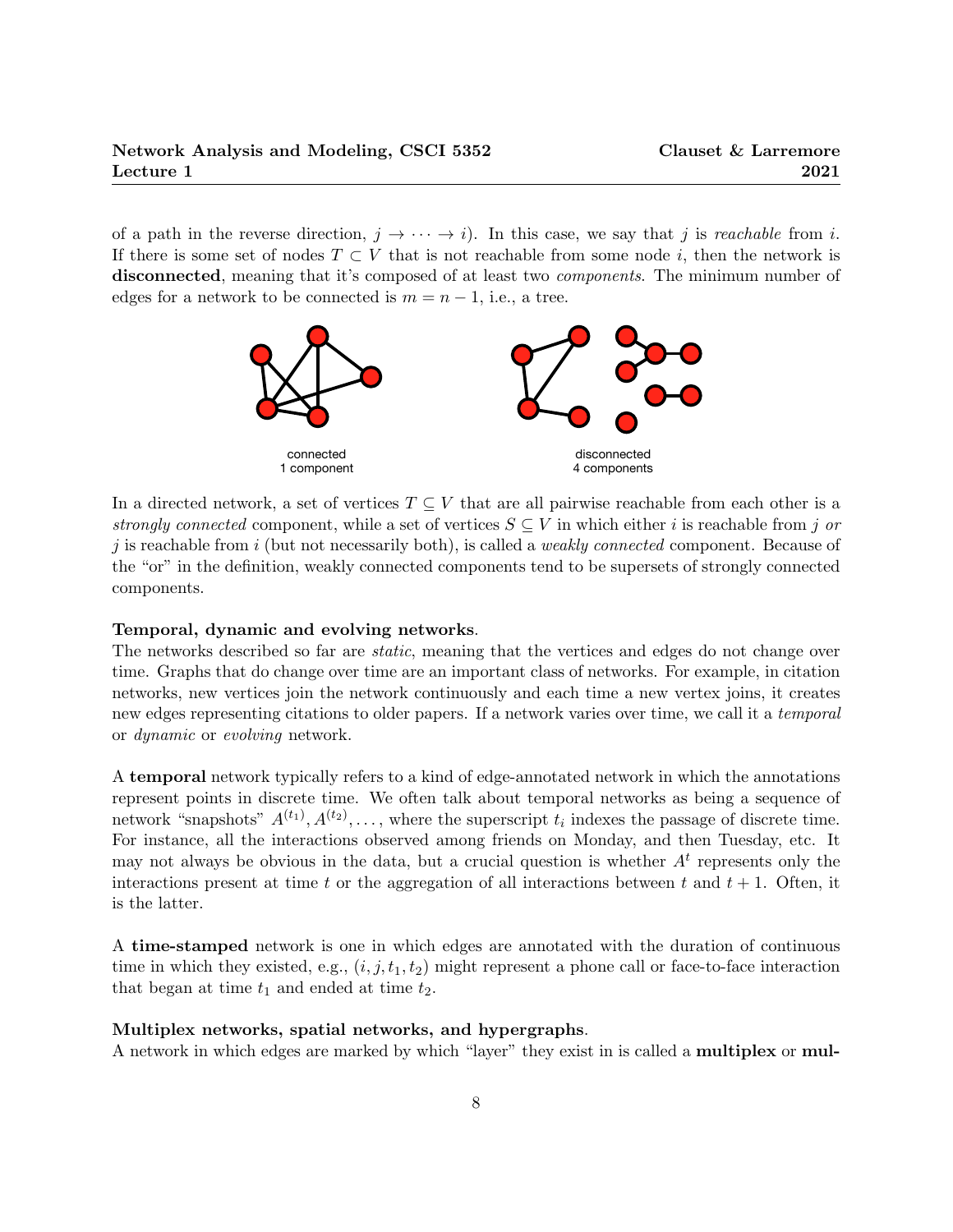

tilayer network. These networks are used to represent a system in which there are multiple types of interactions, and we store the connectivity of each type in a different "layer" of the multiplex network. A temporal network is a special kind of multiplex network, where these layers form a temporal (ordered) sequence. Crucially, there can dynamics on each vertex that govern which layer some kind of interaction occurs on, so multiplex networks are not merely a special kind of graph in which edges are annotated by different colors or layer numbers.



Spatial networks are a special kind of node-annotated network, in which the annotations represent the node's location in some d-dimensional space. This graph property is most common in transportation networks, e.g., as road and city networks, airport transportation networks, oil and gas distribution networks, shipping networks, etc., but can also appear in social networks. Planar graphs are a special case of spatial networks, in which the nodes are embedded on a 2-dimensional surface and edges do not cross.

Hypergraphs are another type of network, in which edges denote the interaction of more than two vertices, e.g,  $E \subseteq V \times V \times V$ . Scientific collaboration graphs can be represented as a hypergraph, in which each "edge" is the set of coauthors on a scientific article. However, collaboration networks are more commonly represented as bipartite graphs, in which scientists and papers form two sets of vertices, and scientist-nodes are connected to all the paper-nodes on which they are authors.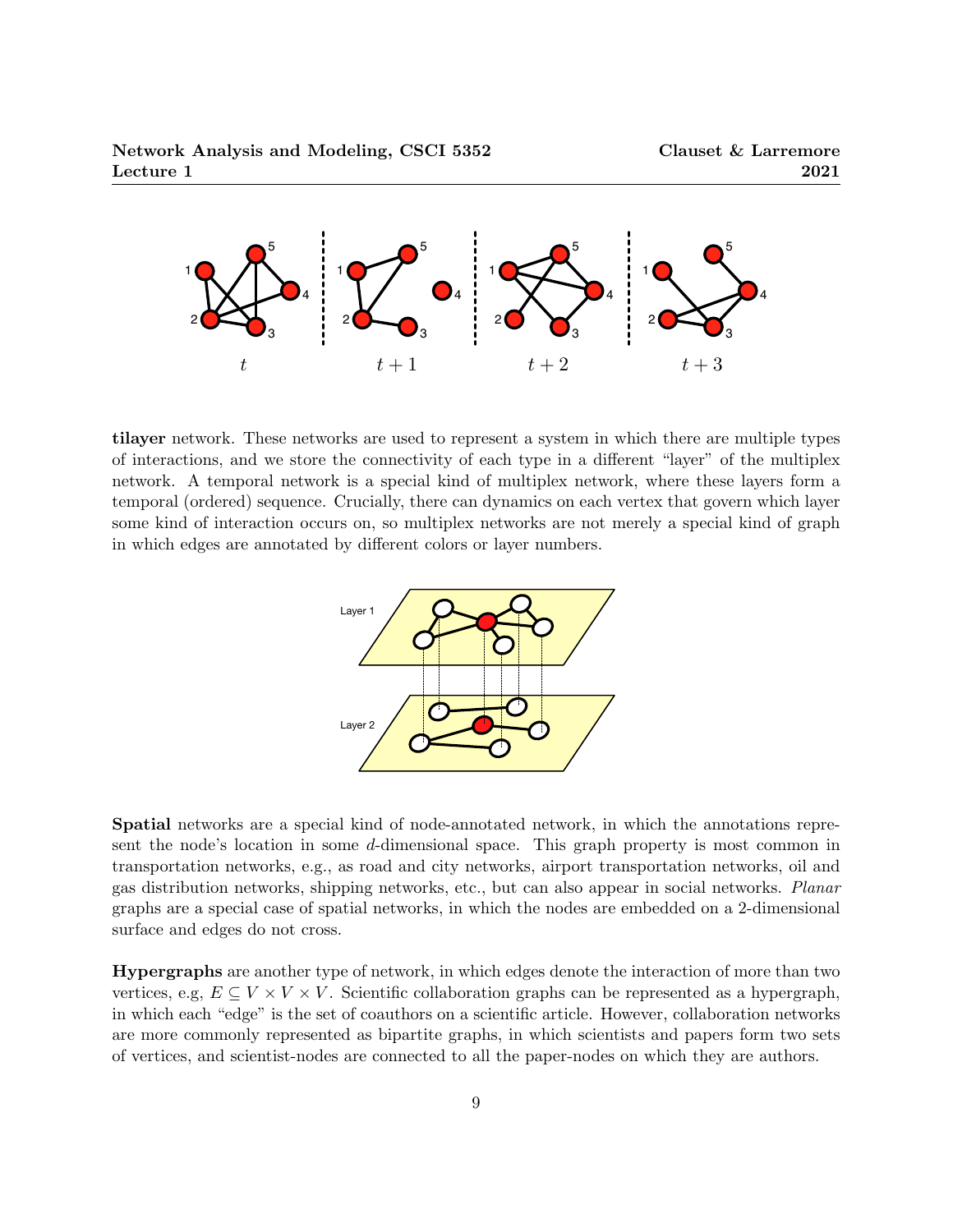# 2 Four flavors of network analysis and modeling

There are four general approaches in network analysis and modeling: exploratory, explanatory, predictive, and causal.

Exploratory analysis is typically descriptive in nature, and its central goal is to produce a clear view of the kinds of statistical patterns that exist in a network. This approach is largely unsupervised, in the sense that we may not know exactly what we are looking for, or what is interesting about a network's structure. We often use statistical summaries of the network's structure, such as the degree distribution, its community structure, node-level measures like centrality scores or measures of degree assortativity, and more. With a new data set, we often start with exploratory analysis, even if our ultimate interest is in understand what degrees of freedom underlie and explain whatever patterns we may find. That is, the first step is often to identify what patterns are worth explaining in the first place.

The outcome of good exploratory analyses is typically one or more hypotheses about potential causal effects or underlying mechanisms that relate to a network's structure. Exploratory analysis cannot itself test those hypotheses, but it can use null models as a way of deciding if some pattern is interesting, e.g., by asking whether a pattern observed in a real-world network is distinguishable from "noise," which is typically operationalized through some kind of random graph model. We will explore this topic more in Lectures 2, 3, and 5.

Good exploratory analysis requires *creativity* (to imagine what shape the network might have, and why), mathematical intuition (to know what kinds of shapes are possible, and even plausible), algorithmic tools (to know how to see that shape and to extract it from the data), and statistical rigor (to show that the shape is real and not a clever illusion). Good exploratory analysis finds new and interesting patterns within empirical data, and generates questions to be addressed through a more hypothesis-driven approach.

Many exploratory network analysis tasks can be reduced to the following kind of model. We imagine that an edge  $(i, j)$  exists with probability

<span id="page-9-0"></span>
$$
p_{ij} = \Pr(i \to j \mid x_i, x_j, \gamma_i, \gamma_j, \theta_{ij}) \tag{1}
$$

where each x represent a set of vertex-level observed attributes, each  $\gamma$  represents a set of vertexlevel latent (unobserved) attributes, and  $\theta$  is some latent attributes of the pairing of i and j. For instance, consider a pair of individuals i and j on Facebook. Each person's x contains the attributes they disclose about themselves on Facebook (age, sex, location, etc.). Their  $\gamma$  represents all attributes not disclosed on Facebook (including attributes that Facebook does not ask about), and  $\theta$  represents latent attributes of the pair (family relationship, work relationship, etc.).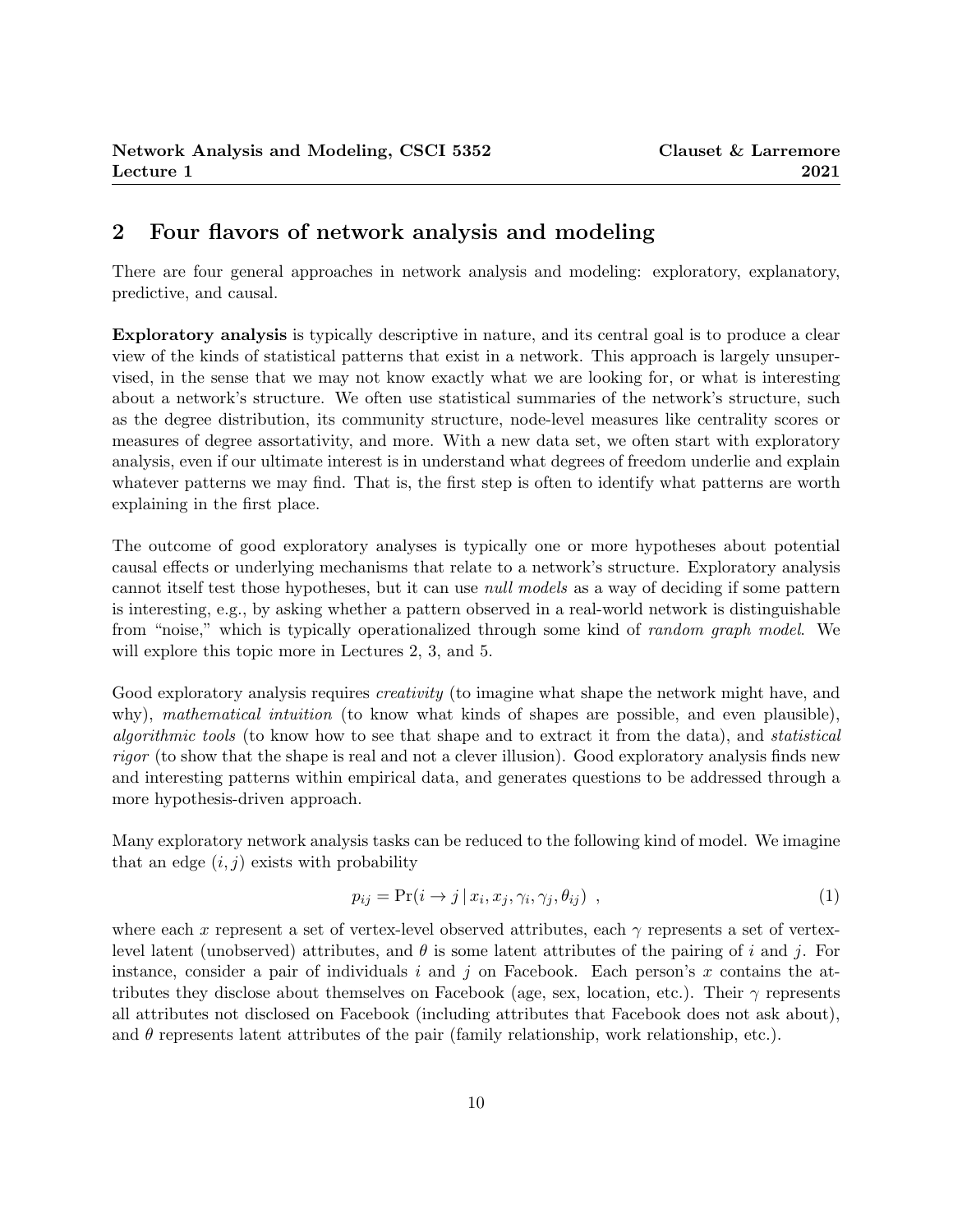Facebook has many reasons for wanting to know  $p_{ij}$ , but they may not care about why it takes that value or how that value changes over time. But, if they knew a functional representation of Eq. [\(1\)](#page-9-0) for their network, they could do many powerful things, including inferring missing attributes and predicting missing links. The goal of exploratory analysis is, to a large extent, estimating a lowdimensional form for Eq. [\(1\)](#page-9-0), i.e., a form that depends on many fewer variables than the number of vertices or edges in the network. The more compact the form, the simpler the shape of the network.

Explanatory analysis typically seeks to "explain" some observed pattern as being driven by some other, hopefully more fundamental variable. In social network analysis in sociology, this often takes the form of explaining how some attribute of a node correlates with the network structural patterns that surround that node. For instance, explaining a node's wealth as a function of its central position in the network, or explaining a node's large influence or special behavior via its network connections.

The simplest version of explanatory analysis is to convert the network itself into additional nodelevel features that encode a node's network characteristics, and then carry out traditional explanatory modeling, i.e., regression, between the "independent" variables and whatever dependent variable we are trying to explain. There are, however, many technical details that make this task non-trivial, most of which stem from the fact that each node's network characteristics are not independent—they are all derived from the same underlying network. In the social sciences, tools like exponential random graph models or stochastic actor-oriented models are network-based methods for explanatory modeling (but, beware  $9$ ).

Predictive modeling aims to construct a predictive model of either node attributes (including future state variables) or structural features, using other network information as the input. Predictive modeling often uses machine learning tools to do its work, and these tools can be classification, regression, or probabilistic (often Bayesian) models.

For instance, recommendation algorithms, like on Netflix or Amazon, are really a kind of link prediction algorithm: given a set of nodes attribute representing user preferences and product characteristics, and a set of past connections between users and products, predict which connections are missing; these missing connections are the new product recommendations. If we're making recommendations only among the users (i.e., predicting missing links on the network of users), then it's like the "People You May Know" feature on Facebook, the "Suggestions for you" feature on Instagram, and the "Who to follow" feature on Twitter.

<span id="page-10-0"></span><sup>9</sup>Under common specifications, these "explanatory" modeling approaches can have significant pathologies that can make their outputs scientifically useless, e.g., see Shalizi and Rinaldo, ["Consistency under sampling of exponential](https://dx.doi.org/10.1214/12-AOS1044) [random graph models.](https://dx.doi.org/10.1214/12-AOS1044)" Annals Statistics 41, 508-535 (2013).